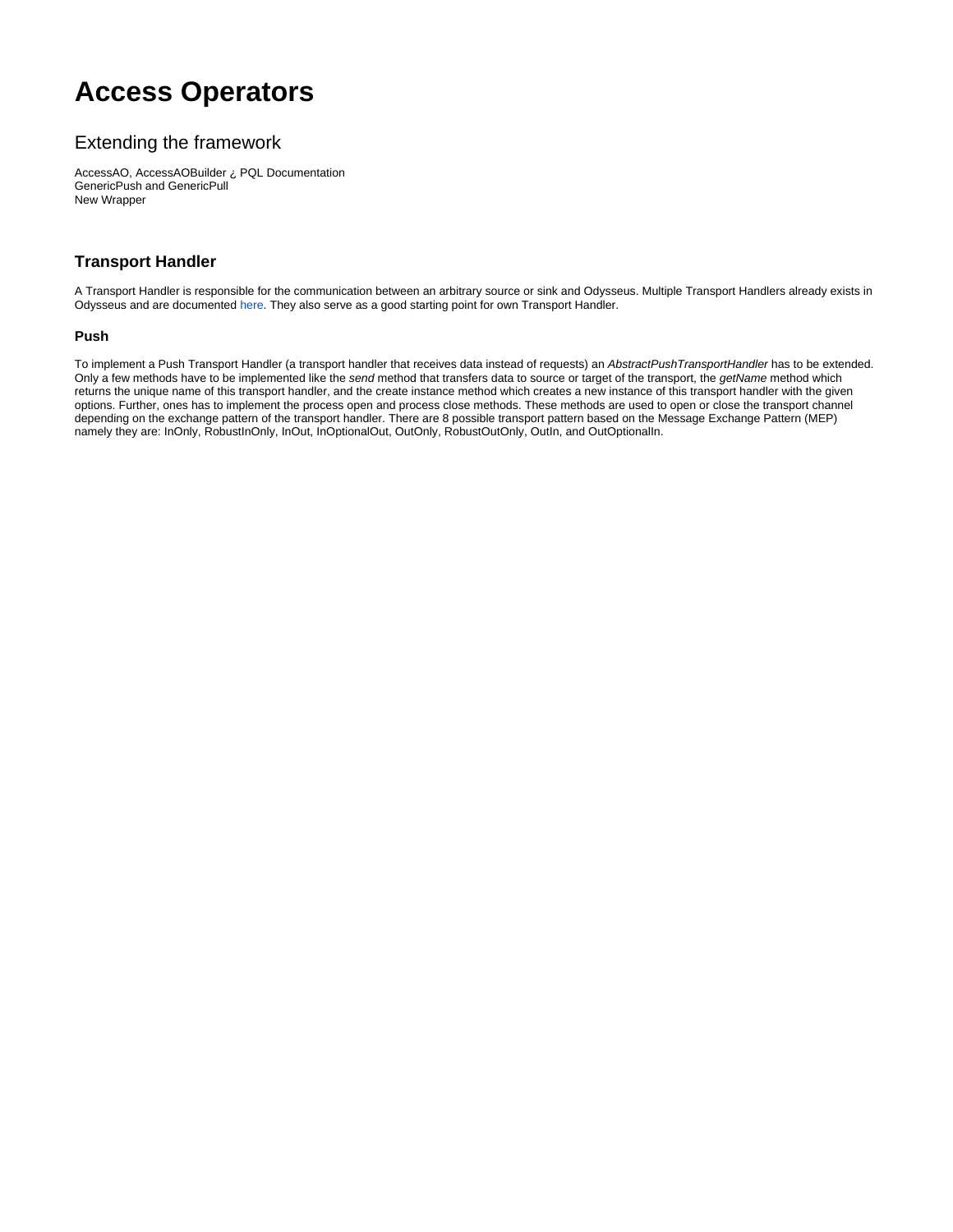#### **Example Push Transport Handler**

```
public class ExampleTransportHandler extends AbstractPushTransportHandler {
    /** Logger */
   private Logger LOG = LoggerFactory.getLogger(ExampleTransportHandler.class);
   public ExampleTransportHandler() {
       super();
    }
   public ExampleTransportHandler(IProtocolHandler<?> protocolHandler) {
       super(protocolHandler);
    }
    @Override
   public void send(byte[] message) throws IOException {
}
    @Override
   public ITransportHandler createInstance(
           IProtocolHandler<?> protocolHandler, Map<String, String> options) {
        ExampleTransportHandler handler = new ExampleTransportHandler(
              protocolHandler);
        // Set options
        return handler;
    }
    @Override
    public String getName() {
       return "Example";
}
    @Override
   public void processInOpen() throws IOException {
}
    @Override
   public void processOutOpen() throws IOException {
}
    @Override
   public void processInClose() throws IOException {
}
    @Override
   public void processOutClose() throws IOException {
}
    @Override
   public ITransportExchangePattern getExchangePattern() {
       return ITransportExchangePattern.InOnly;
}
```
#### **Pull**

The implementation of a Pull Transport Handler is similar to the Push Transport Handler except the fact that ones has to implement the two methods getInputStream and getOutputStream that are used by a protocol handler to request the next data element.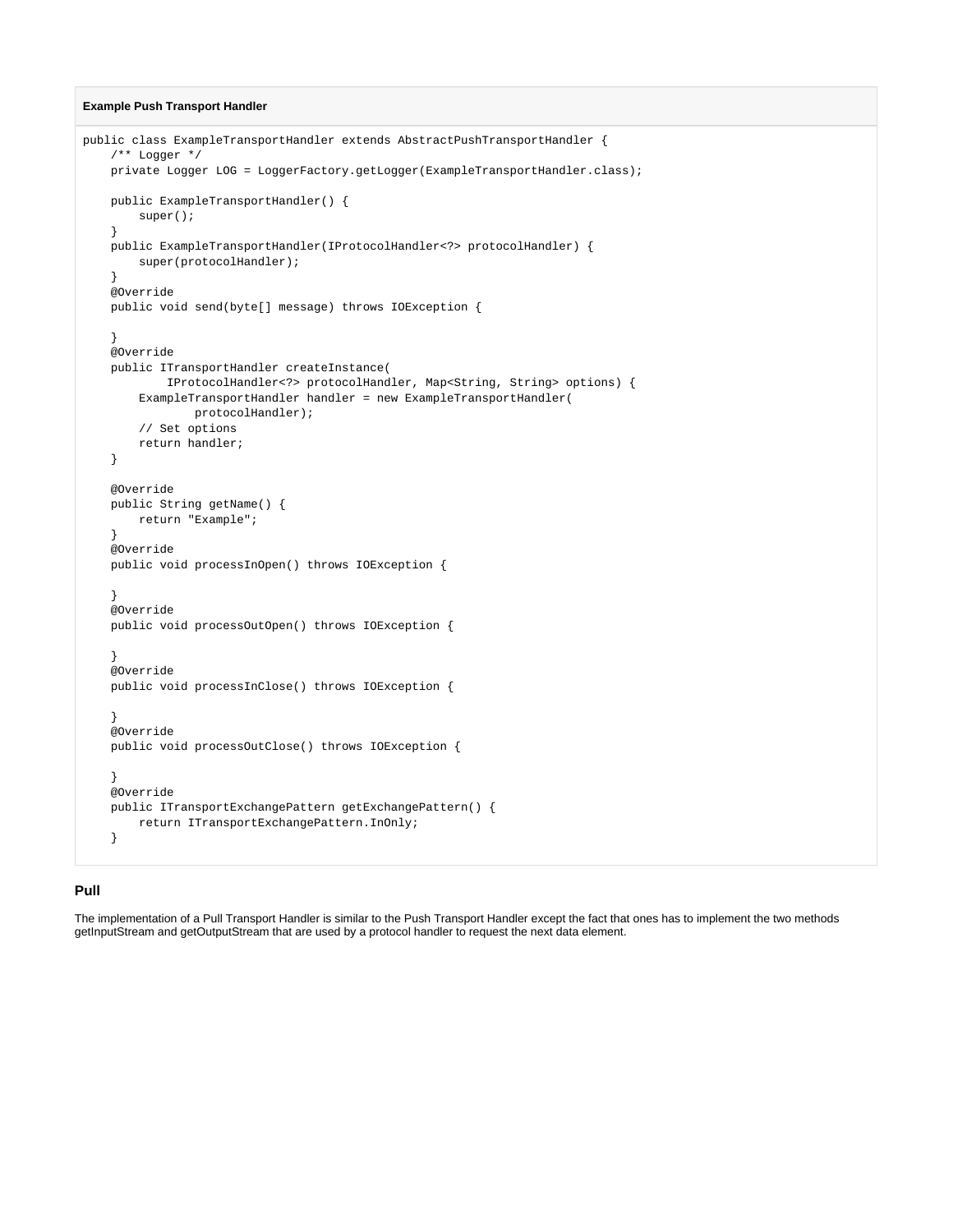#### **Example Pull Transport Handler**

```
public class ExampleTransportHandler extends AbstractPullTransportHandler {
    /** Logger */
  private Logger LOG = LoggerFactory.getLogger(ExampleTransportHandler.class);
   private InputStream in;
   private outputStrem out;
   public ExampleTransportHandler() {
       super();
}
   public ExampleTransportHandler(IProtocolHandler<?> protocolHandler) {
       super(protocolHandler);
    }
    @Override
   public void send(byte[] message) throws IOException {
}
   @Override
   public ITransportHandler createInstance(
           IProtocolHandler<?> protocolHandler, Map<String, String> options) {
        SpeechTransportHandler handler = new SpeechTransportHandler(
               protocolHandler);
        // Set options
       return handler;
    }
    @Override
    public String getName() {
       return "Example";
}
    @Override
   public void processInOpen() throws IOException {
}
    @Override
   public void processOutOpen() throws IOException {
    }
    @Override
   public void processInClose() throws IOException {
}
   @Override
   public void processOutClose() throws IOException {
}
    @Override
   public InputStream getInputStream() {
       return in;
}
   @Override
   public OutputStream getOutputStream() {
       return out;
}
    @Override
   public ITransportExchangePattern getExchangePattern() {
       return ITransportExchangePattern.InOnly;
    }
```
### **Protocol Handler**

A Protocol Handler is responsible for the conversion between an arbitrary data model and the Odysseus data model. Multiple Protocol Handlers already exists in Odysseus and are documented [here.](https://wiki.odysseus.informatik.uni-oldenburg.de/display/ODYSSEUS/Protocol+handler) They also serve as a good starting point for own Protocol Handler.